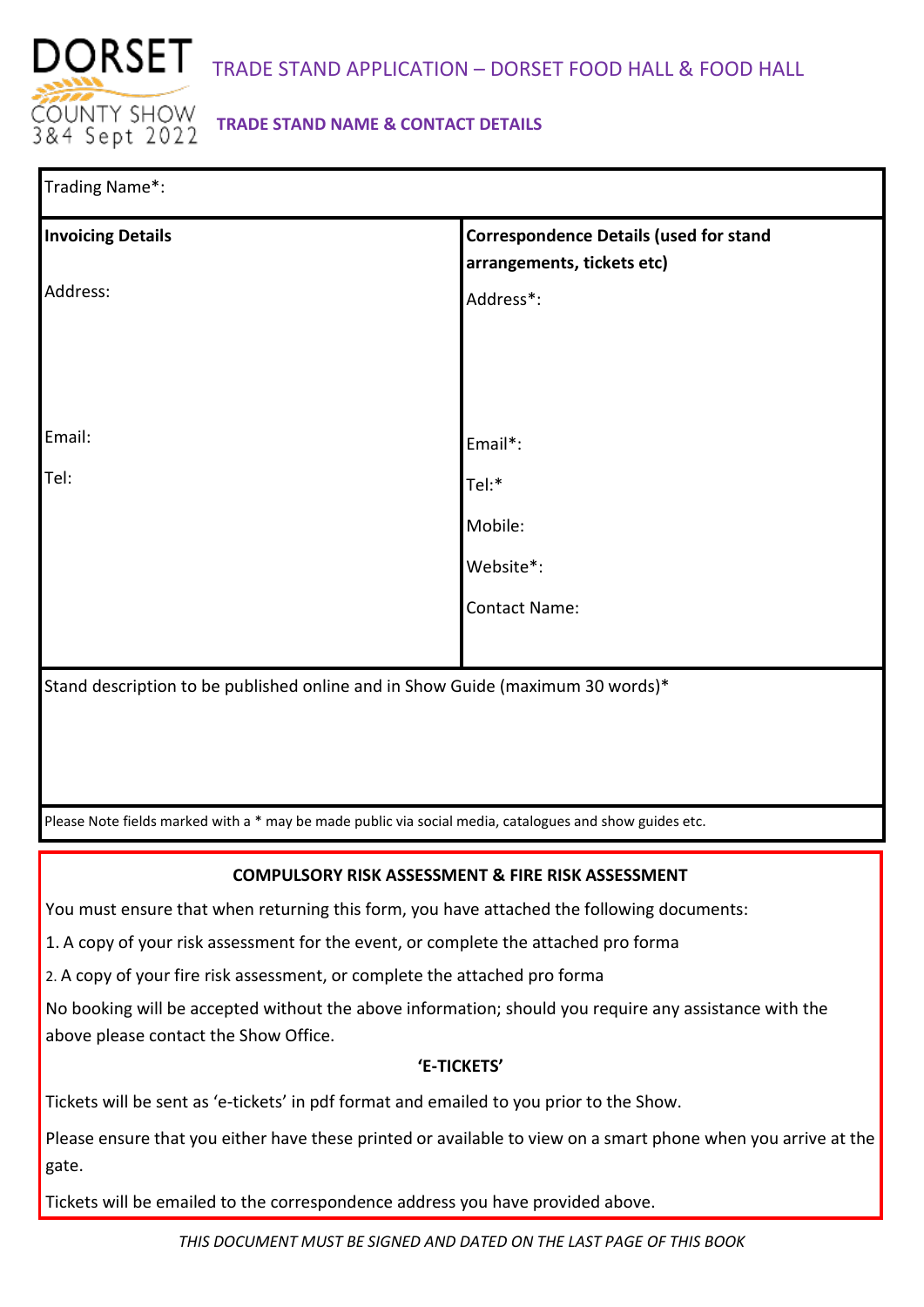

# DORSET TRADE STAND APPLICATION – DORSET FOOD HALL & FOOD HALL

## **TRADE STAND SIZE, PRICE & TICKET ALLOWANCE**

| <b>STAND FRONTAGE</b>                                  | <b>STAND DEPTH</b> | PRICE (ex VAT) | <b>TICK REQUIRED STAND SIZE</b> |  |  |
|--------------------------------------------------------|--------------------|----------------|---------------------------------|--|--|
| DORSET FOOD HALL (FOR BUSINESSES REGISTERED IN DORSET) |                    |                |                                 |  |  |
| 3m                                                     | 3m                 | £220           |                                 |  |  |
| 6m                                                     |                    | £440           |                                 |  |  |
| Food to Go Premium                                     |                    | £250           |                                 |  |  |
| FOOD COURT 3m*                                         | 3m                 | £470           |                                 |  |  |
| FOOD COURT 6m*                                         |                    | £690           |                                 |  |  |
| FOOD HALL (FOR BUSINESSES REGISTERED OUTSIDE DORSET)   |                    |                |                                 |  |  |
| 3m                                                     | 3m                 | £300           |                                 |  |  |
| 6 <sub>m</sub>                                         |                    | £600           |                                 |  |  |
| Food to Go Premium                                     |                    | £250           |                                 |  |  |
| FOOD COURT 3m*                                         | 3m                 | £550           |                                 |  |  |
| FOOD COURT 6m <sup>*</sup>                             |                    | £850           |                                 |  |  |

**Size of Trade Stand from 2019:** 

**Where possible do you wish to be located in the same or similar location to 2019?** 

Yes/No

\* Food Court stands are for any trader needing to cook food on their stand – traders are not permitted to cook food inside a food hall.

Food Court prices includes the "food to go" premium which is required by any stand selling food that is intended to be consumed on site.

**Will you be using gas?**

**(gas battles, pipe work and fittings must meet current regulations)** Yes/No

**Do you require HGV access?**

Yes/No

**Bookings will not be confirmed unless accompanied with a minimum deposit of 50% of total stand fee.**

**The balance of total stand fee is due by the 1st July 2022** 

| Complimentary Ticket allowance included in stand cost:<br>(Additional tickets can be purchased on the summary page at discounted rate) |                         |                                |  |
|----------------------------------------------------------------------------------------------------------------------------------------|-------------------------|--------------------------------|--|
| <b>Stand Frontage</b>                                                                                                                  | <b>One Day Tickets</b>  | <b>Show Day Vehicle Passes</b> |  |
| 3m                                                                                                                                     | 4 (two people each day) |                                |  |
| 6m                                                                                                                                     | 6 (two people each day) |                                |  |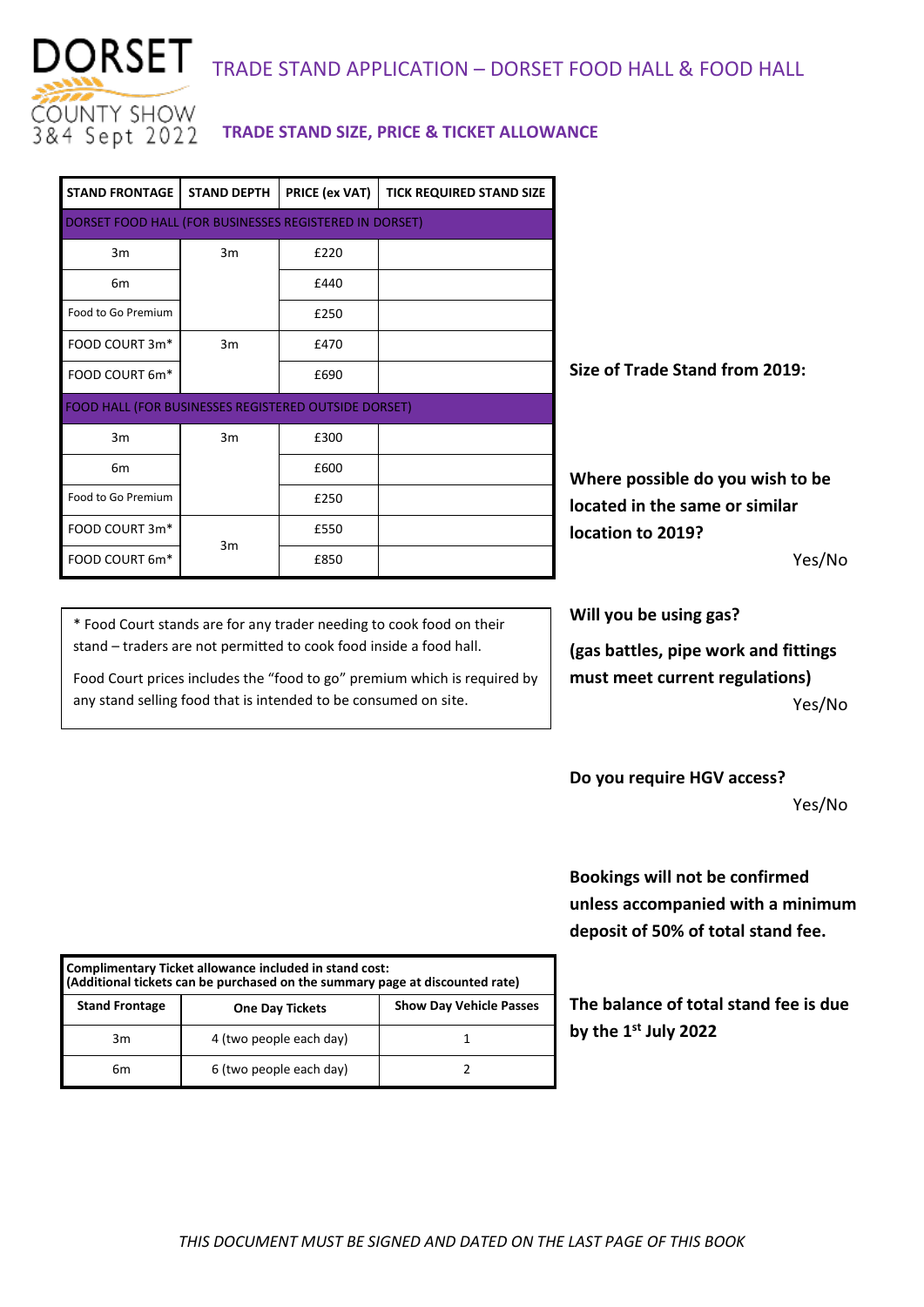DORSET TRADE STAND APPLICATION – DORSET FOOD HALL & FOOD HALL

**DUNTY SHOW**  $\overline{84}$  Sept 2022 TRADE STAND ELECTRICAL REQUIRMENTS

#### **Contractor—Hustings Electrical Ltd**



Requests made after 1st August incur a surcharge; all prices are exclusive of VAT. Final cut-off date, 19/08/22—no further electrical bookings will be taken.

## **STRICTLY NO GENERATORS ARE ALLOWED FOR SAFETY REASONS**

## **STANDS MAY NOT SHARE ELECTRICAL SUPPLIES**

Electricity is made available subject to the usual caveat that every effort will be made to maintain supply at all times. ELECTRICITY IS AVAILABLE FROM FRIDAY AT APPROXIMATELY 5.30PM UNTIL 5.00PM ON SUNDAY EVENING.

The supply will be delivered as a "cee form" socket and an adaptor will be required if you require a standard 13amp plug.

Please note price for adaptors is a purchase price and the adaptor is yours to keep after the Show, they are nonrefundable. Adaptors can be collected from the Secretary's Office the day before the Show.

Tripping of electricity can be through overloading or faulty equipment, please ensure you have correctly ordered sufficient supply and your electrical equipment is PAT tested and in a safe condition for use at the Show.

The electrical supply will be delivered to the back corner of your stand, you may require your own extension cable.

| <b>SUPPLY TYPE</b>                                                        | <b>QTY</b> | PRICE (ex VAT) | PRICE (post 1st Aug ex<br>VAT)                                | <b>TOTAL (ex VAT)</b> |
|---------------------------------------------------------------------------|------------|----------------|---------------------------------------------------------------|-----------------------|
| 16 amp commercial supply                                                  |            | £156           | £195                                                          |                       |
| 32amp commercial supply                                                   |            | £198           | £247                                                          |                       |
| 16 amp to single 13 amp adaptor<br>(only valid if used with above supply) |            | £31            | £39                                                           |                       |
| 32 amp to twin 13 amp adaptor<br>(only valid if used with above supply)   |            | £59            | £74                                                           |                       |
| Three Phase Supply                                                        |            | £600           | £750                                                          |                       |
|                                                                           |            |                | <b>SUB TOTAL -</b><br><b>CARRY FORWARD</b><br><b>OVERPAGE</b> |                       |